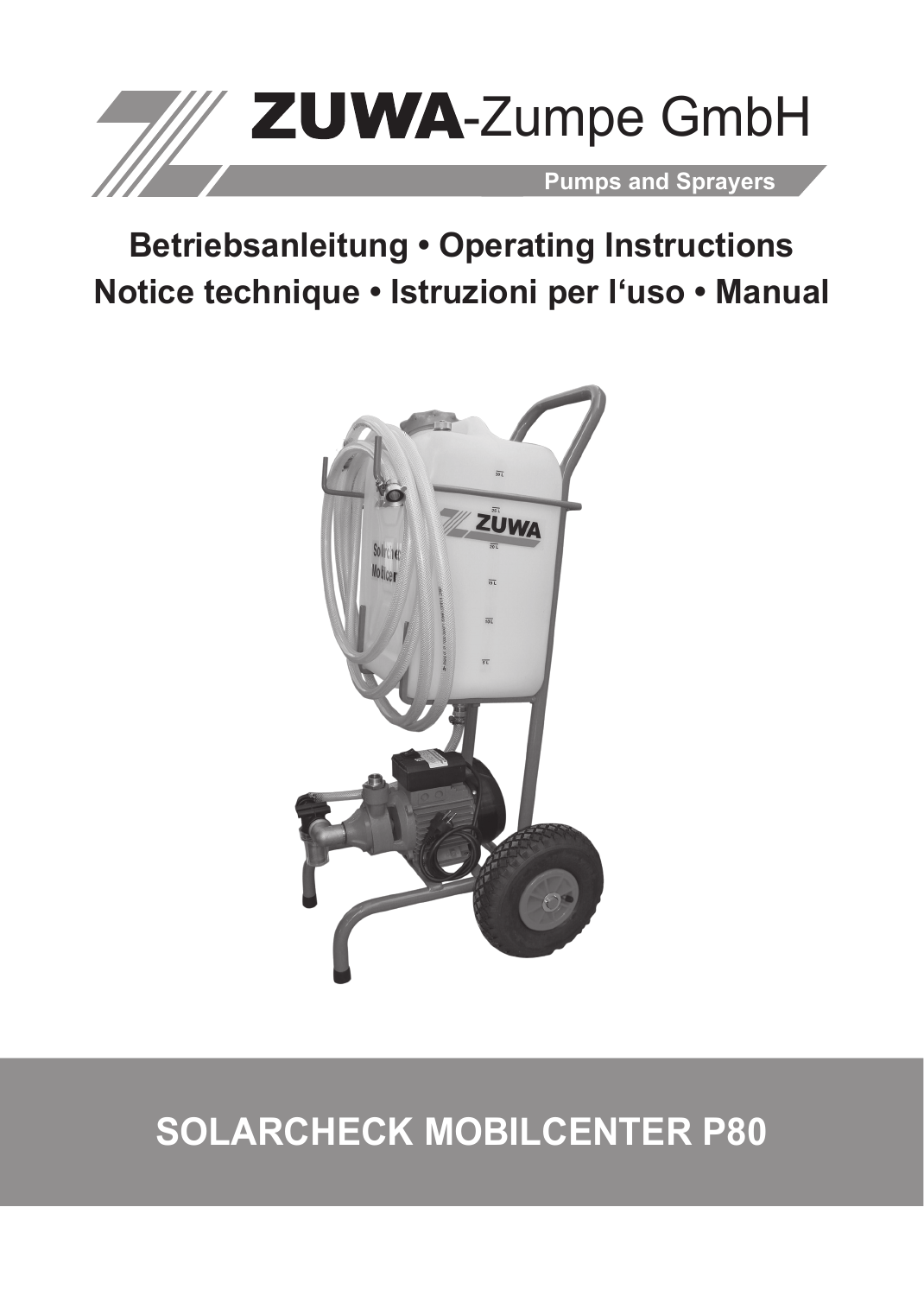## **Operating Instructions SOLARCHECK MOBILCENTER P80**

## **1. Declaration of Conformity**

The product complies with the requirements of the applicable european CE directives. The conformity was declared. The documents to which the declaration relates and the original declaration of conformity are available at the manufacturer.

## **2. Introduction**

#### **Intended use**

The filling unit is designed/used for filling, flushing and venting thermal solar systems and heat pump systems. Any other use or extended use is considered to be improper. The manufacturer is not liable for any resulting damage.

#### **Notes on the documentation**

This manual provides important information for a safe and correct operation of the solar filling unit SOLARCHECK MOBILCENTER P80.

The manual is designed for qualified personnel who are trained and specialised in installing heating systems. Service and maintenance works must only be carried out by approved specialists.

#### **Subject to technical modifications**

The continuous development and improvement of our products may cause minor modifications of technical data and illustrations.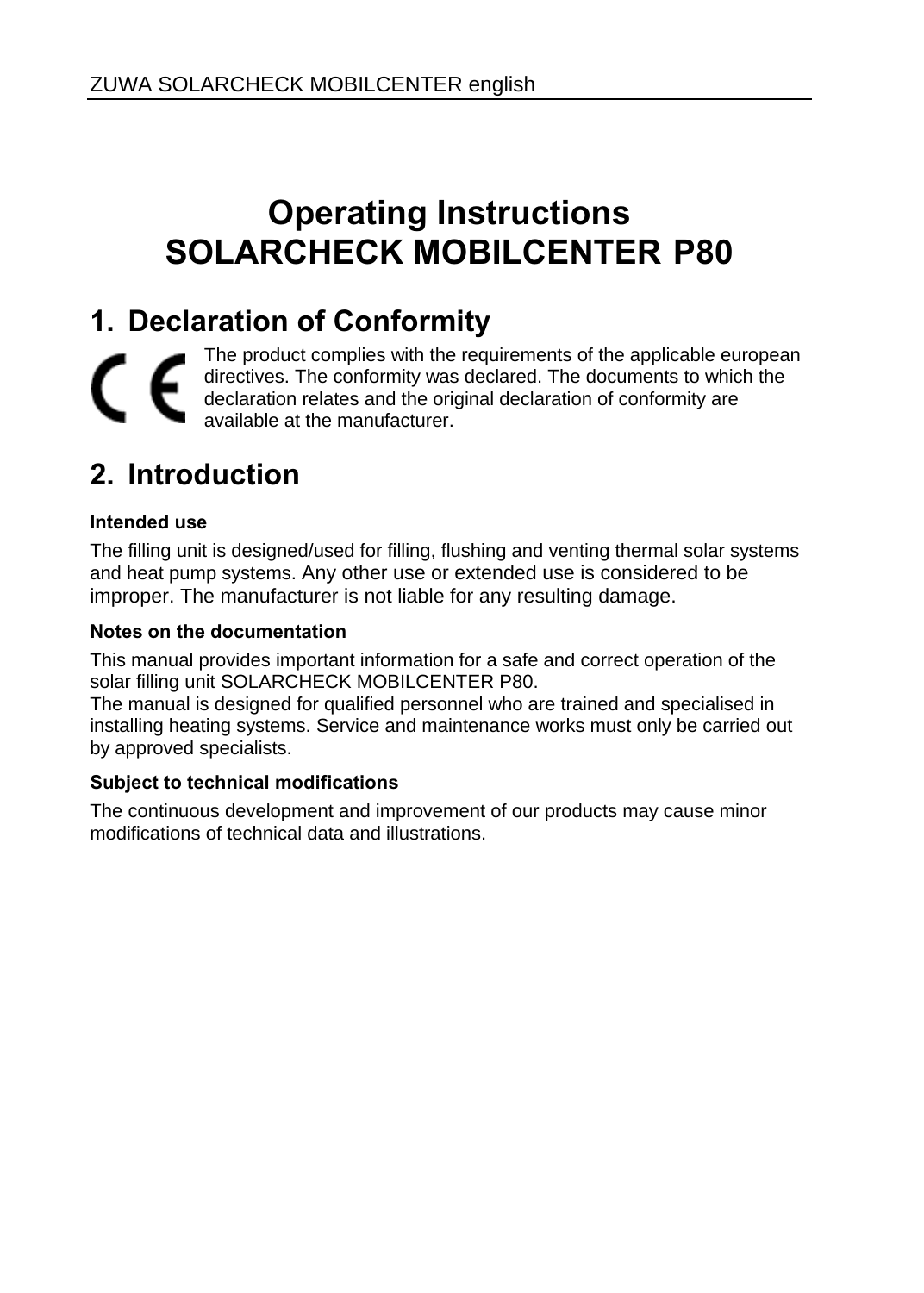### **2.1 Legends**

| Danger: immediate danger of death and severe injury |
|-----------------------------------------------------|
| Danger: danger of death from electric shock         |
| Danger: danger of scald burn                        |
| Danger of environmental and material damage         |
| Information, note                                   |

### **2.2 General safety instructions**

#### **Store these instructions in such a way that they are accessible at all times for operating personnel!**

In addition to these operating instructions the following documents of related components and of the pumping media should be applicated:

- technical specifications
- material safety data sheets
- operating instructions



The manufacturer shall not be held liable for damage resulting from nonadherence to the operating instructions.



#### **Danger of death due to electric shock**

 $>$  Prior to work on the pump, always disconnect the drive from the power supply.



#### **Danger of death due to explosion**

- $>$  Do not pump any liquids with a flash point of less than 55  $^{\circ}$  C.
- > Do not pump petrol or solvents.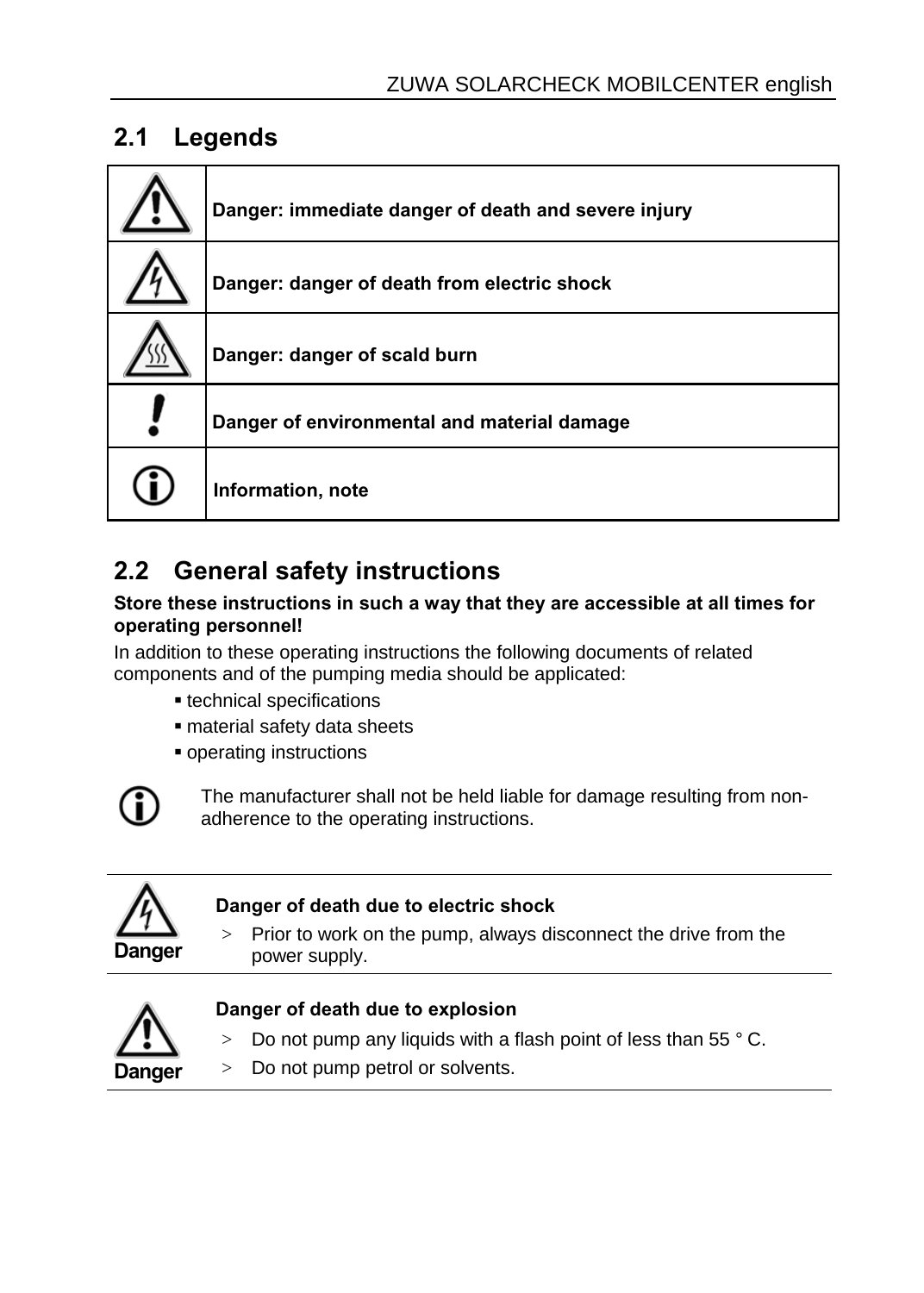

#### **Danger of scald burn due to high media temperature**

 $>$  Fill the solar system only when cold – if necessary cover the solar collectors.

#### **Danger of burn due to hot motor casing**

> Do not block neither suction nor pressure hose more than 1 minute to avoid overheating of the motor.



#### **Danger of injury due to splashing liquid**

> Connect the hoses tightly to the pump.



#### **Material damage due to dry running**

 $>$  Never allow the pump to run dry for more than 1 minute.

#### **Material damage due to tilting of the cart on uneven ground**

> Operate the filling unit only on even ground.

#### **Danger of environmental damage due to hazardous pumped media**

> Collect escaping pumped media and dispose of according to the locally applicable regulations.

#### **Material damage due to improper storage**

- > Prior to extended periods of pump down time clean pump to avoid adhesions and damage to the impeller.
- > Store pump under frost-protected conditions.

## **3. Transportation and unpacking**

- > After unpacking, immediately check the filling unit for completeness and damage.
- > Immediately report any transit damage to the supplying company.
- > Dispose of packaging material according to the respective local regulations.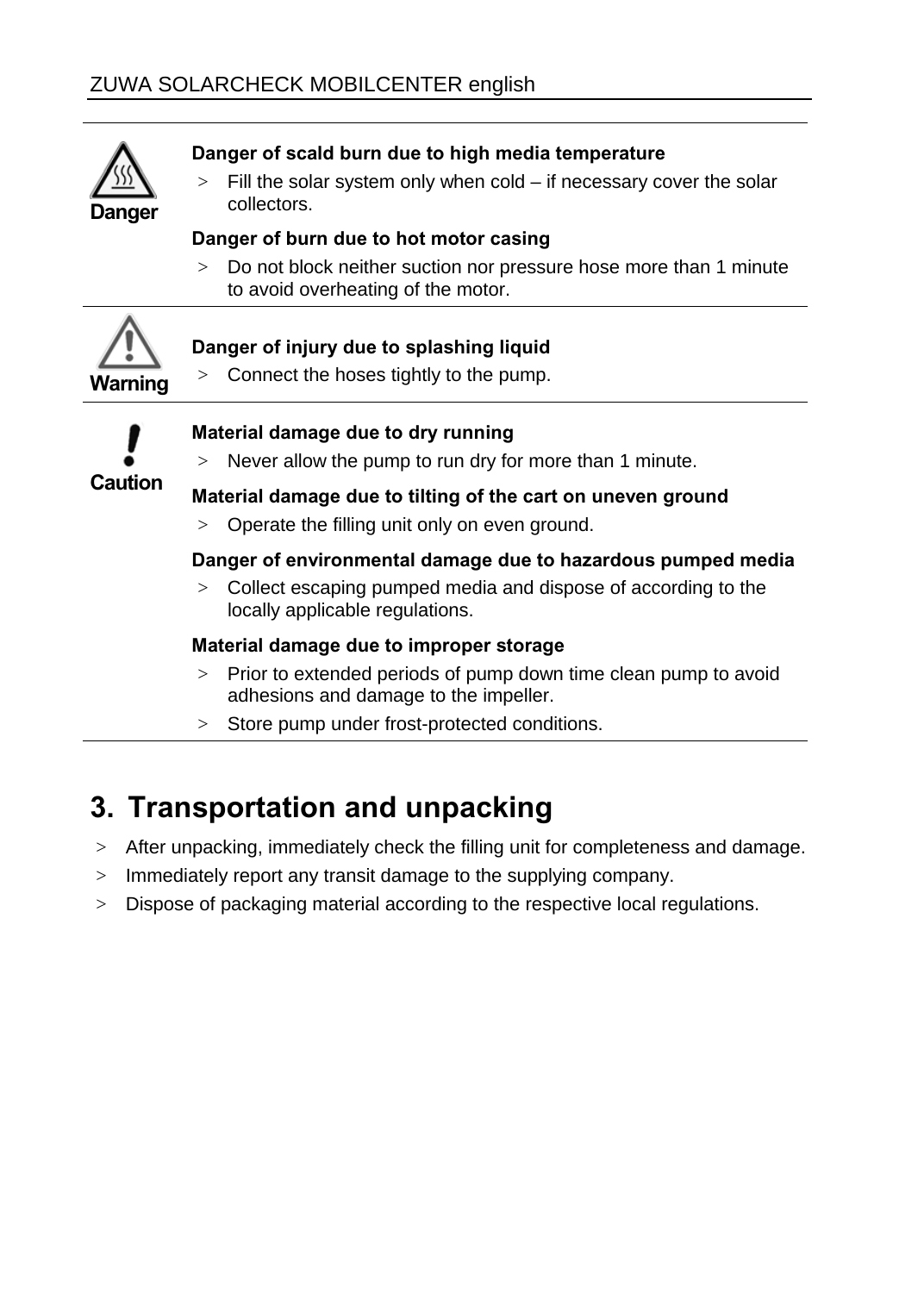## **4. Mounting and commissioning**



1. Connect pressure hose to pump outlet



3. Connect pressure hose (1) and return hose (2) to the fill/vent valves and open valves



5. Insert cable of pump motor into socket



2. Connect return hose to tank



4. Fill tank and open ball valve



6. Switch on pump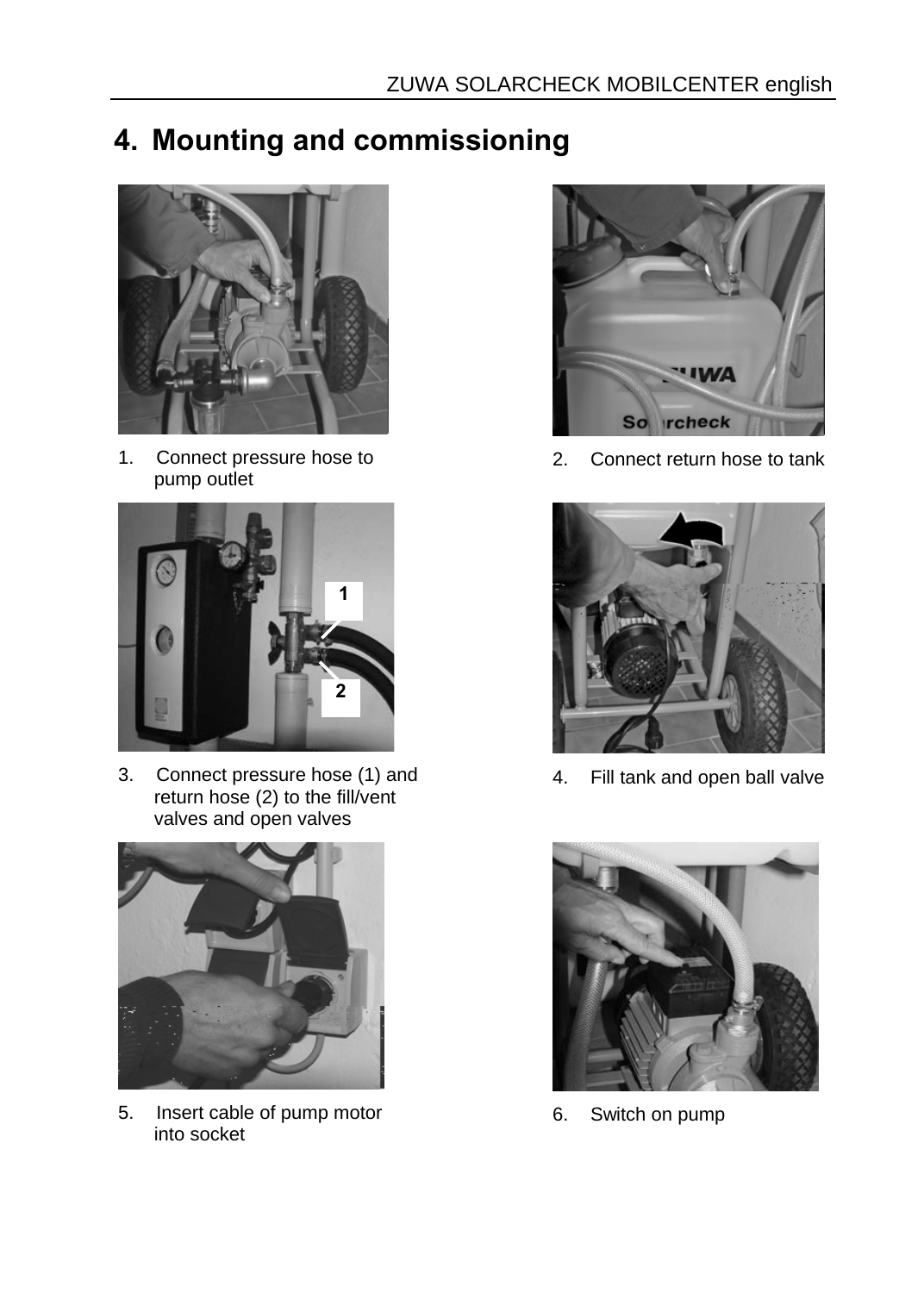### ZUWA SOLARCHECK MOBILCENTER english



7. Open tank lid to ensure the circulation of the air.

**Caution**: Monitor fluid level in the tank and, if necessary, refill heat transfer fluid to prevent air entering the solar circuit.

8. Flush the solar circuit with the fluid. Check at the inspection window of the filter or through the tank opening if there are still air bubbles in the heat transfer fluid. Continue flushing until there is no air remaining in the fluid.

## **5. End of operation**

#### **After filling and flushing the solar system**

- > Switch off pump.
- > Close fill and vent valve at the solar station.
- > Open stop valve between fill and vent valve.

The pressure that is generated between pump outlet and fill valve when flushing the pipe can be released by opening the filter at the pump inlet. It will be easier then to unscrew the filling hose from the fill valve.

**Caution:** Collect escaping pumped media in a container.

- > Unscrew the filter casing and flush remaining liquid.
- > Unscrew the filling hose from the fill valve.
- > Unscrew return hose from vent valve.
- > Screw open hose ends together with the provided connecting piece in order to avoid dripping or escaping of fluid during transport.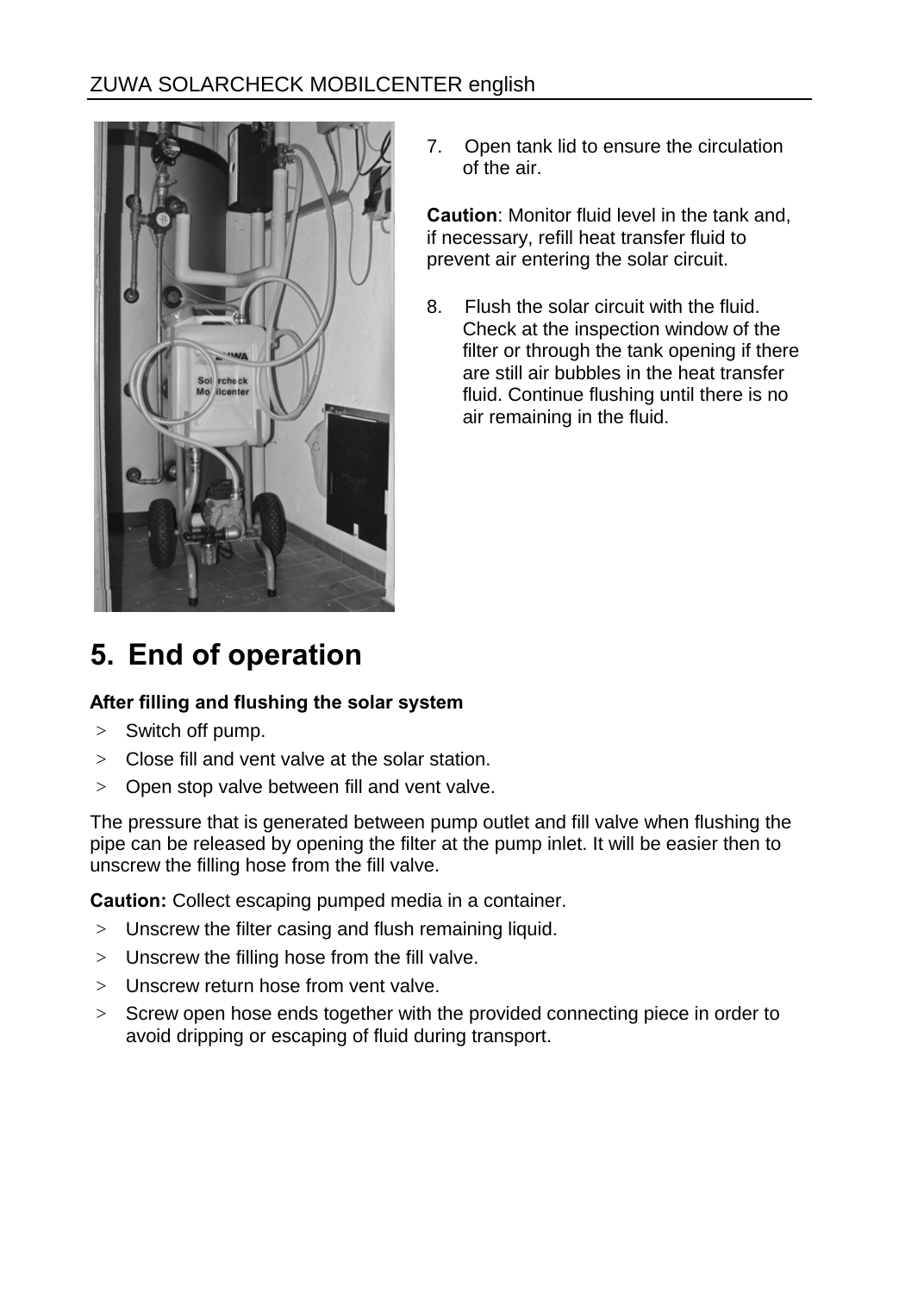### **6. Maintenance**



#### **Danger of death due to electric shock**

 $>$  Prior to work on the pump, always disconnect the drive from the power supply.



#### **Danger of environmental damage due to hazardous pumped media**

> Collect escaping pumped media and dispose of according to the locally applicable regulations.

### **6.1 Connections**

> Check regularly if hose couplings are tight.

### **6.2 Cleaning the filter**

There is a built-in fine filter on the suction side of the pump to filter out sold and welder residues.

Check the inspection window at the filter regulraly and clean the filter when you see dirt deposits on the strainer:

> Screw off the filter casing, remove the strainer and clean both with rinsing water or compressed air.

| Fault                              | Possible cause                                         | Remedy                                           |  |
|------------------------------------|--------------------------------------------------------|--------------------------------------------------|--|
| Pump does not take in<br>liquid    | Suction hose between tank<br>and pump is not leaktight | Seal hose connection or<br>suction line          |  |
|                                    | Stop valve at the tank outlet<br>closed or tank empty  | Open the stop valve or<br>fill the tank          |  |
|                                    | Filter clogged                                         | Clean the filter (see<br>chapter 6, maintenance) |  |
| Pump does not build up<br>pressure | Pressure line blocked                                  | Clean pressure hose                              |  |
|                                    | Stop valve at the tank outlet<br>closed                | Open stop valve                                  |  |
|                                    | Filter clogged                                         | Clean the filter (see<br>chapter 6, maintenance) |  |

## **7. Troubleshooting**